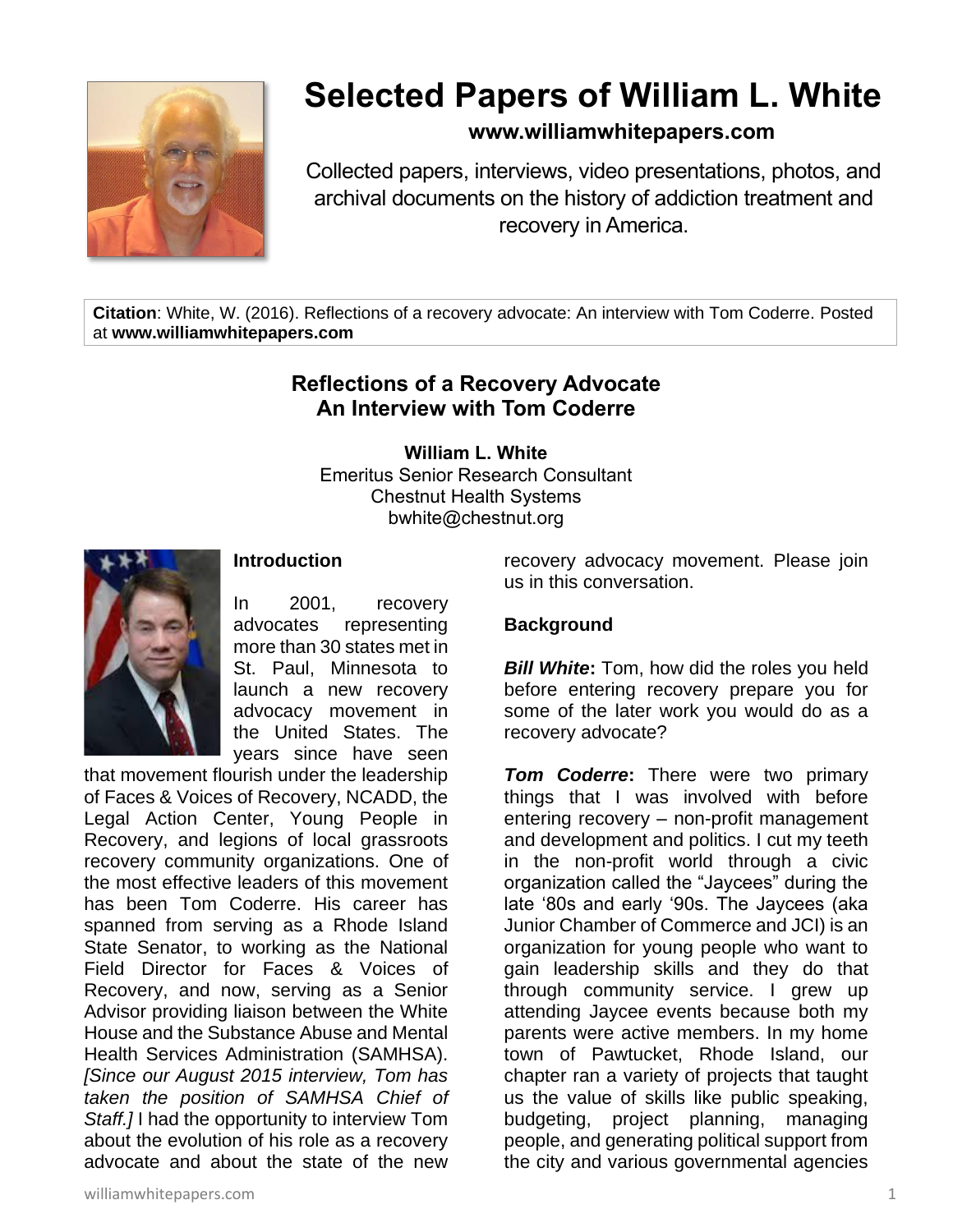for our work. That experience helped me build leadership skills and learn the basics of community organizing.

I was the president of the local Jaycees chapter when I was very young and went on to leadership positions at the state and national levels. I was the youngest National Vice President ever elected to the U.S. Jaycees Board of Directors, overseeing activities in five states, allowing me to travel and work with statewide organizations and local chapters on everything from strategic planning to membership recruitment to motivating leaders and members. After that I went to work with United Cerebral Palsy and then the United Way. At United Way, I was on the Donor Services staff and was responsible for workplace campaigns encouraging payroll deduction support for charitable causes within some of the largest companies in the state. I served on a lot of teams when I was at United Way, which heightened my awareness of a broad range of social problems and what could be done in the community to solve them. I then went to work at Genesis Center, an adult education program for immigrants and refugees on the south side of Providence. At Genesis, we taught English as a second language, conducted citizenship classes, operated a childcare center, and ran job training programs. Those early experiences proved very fruitful to the eight years I served as a State Senator and then as a recovery advocate.

*Bill White***:** How did that opportunity to run for political office arise for you?

*Tom Coderre: When I was fourteen years* old, my mom decided to run for the State House of Representatives. Some family friends had actually asked my father if he wanted to run, but he couldn't do it because of his job. He then said, "What about Elaine?" And that's how my mom's candidacy began. We'd always been a family that talked politics around the dinner table and we had family friends who had run for office, so we were always involved in political campaigns. When my mom ran, she

was also running a small business out of our home and raising my brother, my sister, and me. After she was elected, I spent a lot of time at the State House. Once you get bit by that political bug, it's hard to turn back. It was something that I really loved and enjoyed. I was always looking for an opportunity to get involved myself and I would joke with my State Senator that if he ever retired, I wanted to run for his seat. And then one day in 1994, out of the blue, he gave me a call and said, "Tommy, I'm not running; I'm retiring. You can run for the seat if you want it." And I was like, "Oh, my God!" Now, I had to actually decide if I wanted to do it or not. After talking with my mom, dad, other family members and friends, I decided to run. At age 25, I was elected and served for four terms. One of the reasons I decided to run for the State Senate was because of the work that I had been doing in the community. I noticed that you could do important work as a community organizer but often, you could only go so far, then you were really at the whim of what elected officials and the government were willing to do. I thought the opportunity to be on the other side of that would be really good and could take some of the things that I cared about and the initiatives that I was working on to the next level.

### **Personal Recovery**

*Bill White***:** Take me now from serving as a State Senator to your transition from personal recovery to then recovery advocacy at a national level.

*Tom Coderre***:** What's really important to know is that, in my addiction, I became a very badly broken human being. Addiction robbed me of my spirit and my life in a way that I really never thought it could. After losing everything and my term in the Senate ending, I hit my bottom when I was arrested. I was locked up and spent a week or so in our adult correctional institution, before being transferred to a psychiatric hospital for evaluation. I weighed 132 pounds and, if you'd looked into my eyes, you'd think I didn't have a soul. The end of my addiction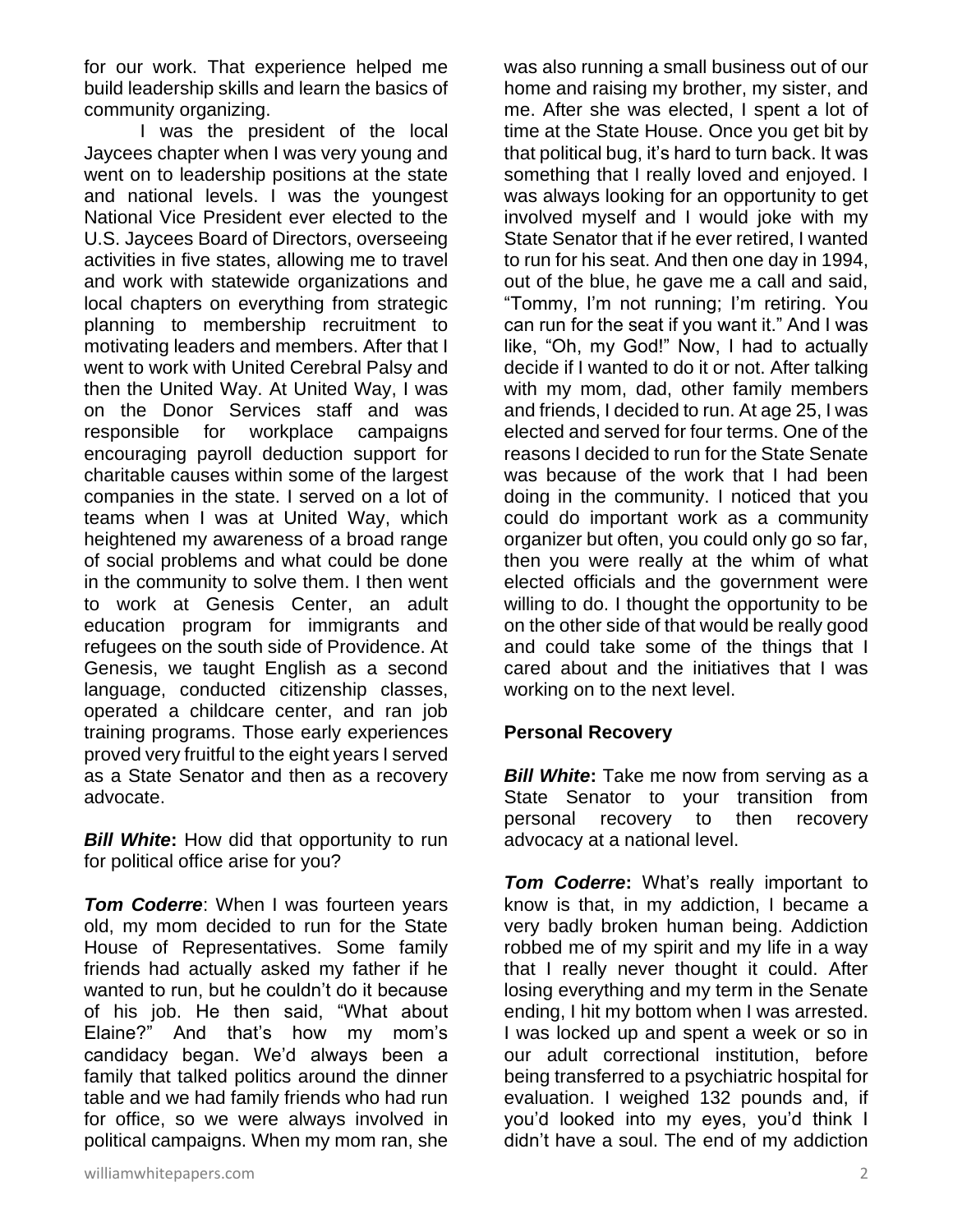was a very traumatic experience; when I transferred out of the psych hospital to a treatment center, I really thought my life was over. I certainly didn't think I was going to do politics ever again, having been arrested and charged with possession of cocaine, I thought that life was over.

My early involvement in recovery advocacy began serendipitously. I got introduced to RICARES, (Rhode Island Communities for Addiction Recovery Efforts) our recovery community organization, back in 2003 because a friend of mine told me that they served pizza at their meetings. That's what got me to go to my first RICARES meeting. I didn't think that it was going to be life-changing, but that is exactly what it was. When I was at that meeting, they were talking about doing a Legislative Day. I thought, "I used to be in the legislature; maybe I could help with that." That was really an important moment for me because it opened up the possibility that I could actually do something to redeem myself. I was scared when I raised my hand and said, "I can help with Legislative Day" because I knew that meant that I had to go back to the State House where I'd once served and really face where my political career ended. I didn't leave the State Senate very gracefully. I ended up not running for reelection rather than being thrown out, but the point is that I had to now go back to an institution which I felt like I had done a disservice to because of the significant publicity around my arrest and incarceration. I had a lot of fear about how people would react to me, but those fears were unfounded. It turned out people were happy to see me, embraced me, and told me they were pleased that I was doing well. Those experiences made me think that maybe I could do recovery advocacy work. RICARES ended up becoming my recovery support and I began to envision creating that kind of support for people throughout the country.

At the beginning of my recovery, I was in a treatment center for five and one-half months and then was in a recovery residence for six months. After about a year in recovery, I was asked if I wanted to be an

Assistant House Manager, I saw that as a great opportunity and an important next step for me. I was trying to get my life back together. I had a lot of debt as a result of my addiction and other wreckage to clean up and I needed a job. But, I had the chance to go back to and finish my bachelors' degree. Bill, I was nine credits short and the President of Rhode Island College reached out to me and said he would help me. And one of the men I had met in my Twelve-Step meetings happened to be a professor at the college and I ended up taking his course. He also worked at one of the ATTCs (Addiction Technology Transfer Centers) and told me about an opening for a part-time training coordinator. I interviewed with the ATTC Director, and she gave me a chance. The ATTC in New England is located at Brown University, and I remember going to get my badge which I still have that says I was on the faculty and staff of Brown University. (Laughs) I had a twenty-hour a week position setting up training events. I really enjoyed it, and it helped rebuild my confidence and increased my hope for the future. It was also my first experience using my story to show people that recovery was real.

*Bill White:* How did the transition to Faces &Voices occur?

*Tom Coderre***:** Well, like many people in early recovery I was having difficulty finding stability in employment. I had to cobble together several part time jobs to make ends meet. While I was working at the ATTC, I was also working as a Residential Assistant at a recovery program for people with HIV and I served as Political Director in a friend's campaign for Governor. Right at the time the campaign was wrapping up, I received an email from Faces & Voices letting me know that they were looking for someone to manage a project they were doing with HBO – an addiction film series. They were looking for a Field Director who could help set up premieres in fifteen cities around the country. Given my work with the Jaycees and my work in politics, I felt like I had all the necessary skills, but I never thought I'd get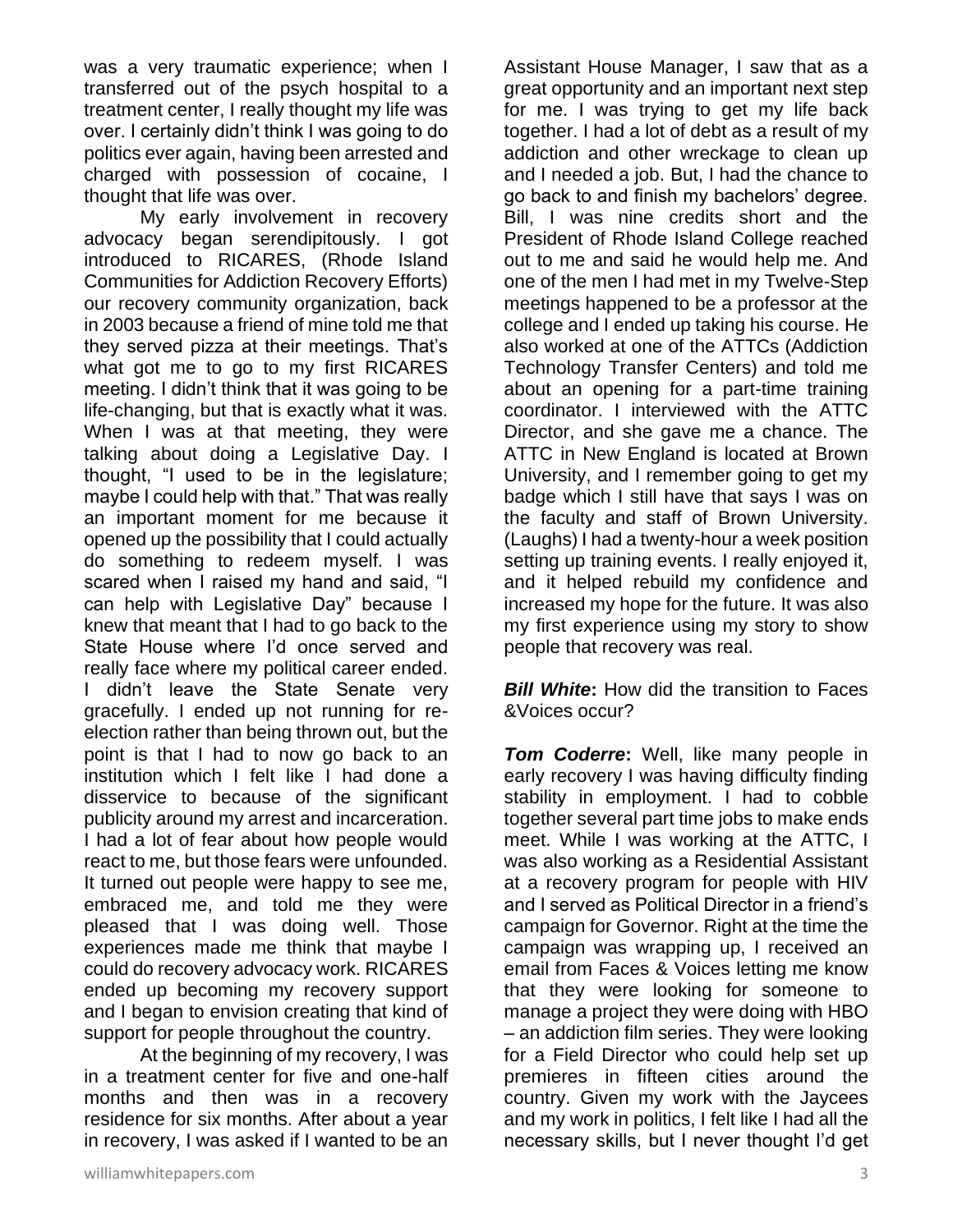the job because I had only about three and one half years in recovery. But I ended up getting that job and working with Pat Taylor to design a program. We partnered with CADCA and Join Together on that project. It was really a way for Faces &Voices to use the relationships we had with local recovery community organizations to take this HBO Addiction Project and put a recovery face on it. A lot of people do talk about the addiction problem, but at Faces & Voices of Recovery we wanted to focus on the solution which is, of course, recovery. We wanted people to move beyond focusing on the devastating effects of addiction to see the recovery that is on the other side. We wanted to emphasize that there are a lot of people who got the help they needed, found recovery, and who are living productive lives again. In collaboration with CADCA, we used the HBO name and the documentary series as an opportunity to build recovery groups in 30 cities around the country. Those premieres created a lot of exposure for our recovery community organizations. That work evolved for me into a national field director position where we developed the 2008 campaign called "Recovery Voices Count." We did a Presidential Town Hall Meeting up in New Hampshire which we weren't able to get candidates to attend because of a big debate that was happening in Iowa at the same time but every single campaign sent a surrogate to represent them. We also chose ten battleground states and organized nonpartisan civic engagement activities, like voter registration, education, and get out the vote. We also developed questions for candidates and trained recovery advocates on how to pose them to candidates who were coming into their state. We wanted to make addiction and recovery part of the dialogue of those campaigns, as it is in the 2016 Presidential campaign. After we finished the primary process, we organized Recovery Wellness Rooms at the Democratic and Republican National party conventions. These projects were incredible and it certainly was foundational. I attribute the presence of addiction and recovery in the present political campaigns to a lot of the

early work that Faces & Voices did in this area in the past.

After the election, one of my former colleagues in the Senate became Senate President and invited me to serve as her chief of staff. It was a hard decision to make because I really enjoyed the work that I was doing at Faces & Voices, but I could not pass up the opportunity to return to political life. There was a sense of redemption I experienced in that return. We go through so much in active addiction and our spirits really are broken; part of what we try to do in recovery is to repair the things that went wrong during our active addiction. I felt going back and doing that job and doing it well would be almost a sort of amends. Little did I know that I would gain so much more from the opportunity than I would actually give to it. It was an amazing opportunity, and I served through six legislative sessions.

*Bill White:* Which then led to the opportunity to come to SAMHSA. Could you share that story?

*Tom Coderre***:** Sure. While I was Chief of Staff in Rhode Island, I stayed involved with Faces & Voices as a volunteer. One of the things I did was the video of Faces & Voices messaging training, *Our Stories Have Power* with Betty Currier. When I was National Field Director, I did a lot of face-to-face training with local recovery community organizations. We knew that when I left, there would be a void in providing such training. I talked with Pat Taylor and one of the things we wanted to do was film the *Our Stories Have Power* training so that any local recovery community organization could hold their own training without needing to have a trainer physically come to them. We got some funding from SAMHSA and put it on a DVD. I ended up meeting a young guy at that training and we spent a lot of time that weekend talking about the fact that the media wasn't covering our recovery stories but were obsessively focused on the drama of our past addiction stories. That young man was Greg Williams who would later create the film, *The Anonymous People*. I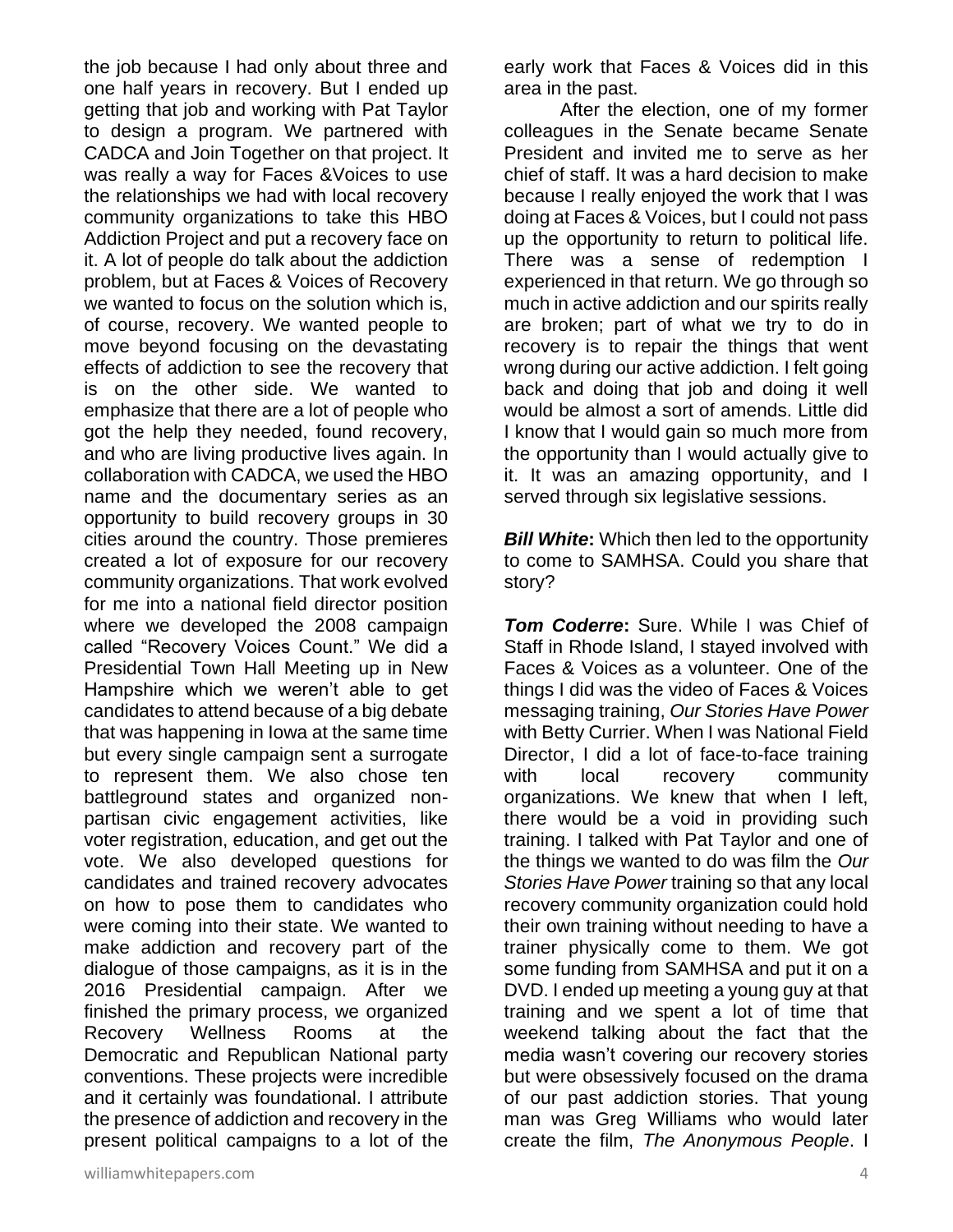stayed involved with Greg and ended up becoming part of *The Anonymous People* and working with him to produce it. We challenged each other to find the drama in recovery and, believe me, there's plenty of it. (Laughs)

When I was invited to be part of one of the screenings in Washington, DC, I called a friend who worked at the White House and invited him to see the film. He ended up coming and loved it. He has been involved in LGBT organizing for many years and afterwards told me how leading LGBT organizations submitted the resumes of qualified candidates for a wide range of key presidential appointments. He suggested that the recovery advocacy community do the same and, as part of that conversation, asked if I would ever come and work in the federal government for the Administration. About a year later, I got a call from the White House Office of Presidential Personnel. Someone had passed on my name and they wanted to interview me for a policy position at SAMHSA. I submitted other names of people from the recovery advocacy community, but they insisted on interviewing me for the position, and I ended up getting offered and accepting the position.

*Bill White***:** That's an incredible story. What are the responsibilities you've taken on since coming to SAMHSA?

**Tom Coderre:** I work on a variety of issues for SAMHSA and the Administrator, including but not limited to prevention, treatment and recovery programs, and policy. I coordinate collaboration on these issues and represent SAMHSA with other HHS offices and operating divisions, and with the White House. I have really enjoyed getting to learn about all the different parts of SAMHSA that I hadn't been exposed to before. For instance, I knew SAMHSA was one of 11 operational divisions of the U.S. Department of Health and Human Services but I really didn't understand how much interaction it had with the department or the other divisions. Administrator Hyde asked me to assist her with something called the

BHCC, the Behavioral Health Coordinating Council. The SAMHSA Administrator and the Assistant Secretary of Health co-chair the BHCC to plan and integrate programs, as well as share the latest scientific data, within the federal department that has the largest budget in the federal government. The BHCC is made up of the principals from each division but much of the work is effectively managed through subcommittees. This means there is a lot of staff work that goes into producing policies that the department will then use to execute its mission.

The second role that I've taken on is assisting the Administrator in her role as chair of the Interagency Coordinating Committee for the Prevention of Underage Drinking (ICCPUD). The members of this group are from a wide range of federal agencies that deal with underage drinking. This includes the Departments of Defense, Justice, Education, Transportation, Treasury, the Federal Trade Commission, the White House Office of National Drug Control Policy, and HHS. Having a targeted effort has paid off. Between 2004 and 2013, the number of 12 to 20 year-olds using alcohol in the last month declined by 21 percent. Alcohol-related traffic deaths in youth aged 16-20 have declined 79 percent since 1982. A big part of SAMHSA's efforts is to prevent substance abuse and we've achieved much as a result of the coordinated strategies that ICCPUD has led.

My third role is to represent SAMHSA on Capitol Hill with members of Congress and their staffs. Because of my previous legislative experience, I wanted to have a role in making sure that members of Congress and their staffs knew what SAMHSA was doing. We've seen a lot more interest from members in Congress about the issues that we deal with, particularly as a result of violent acts and the opioid epidemic as well as drug poisoning deaths occurring around the country. SAMHSA is called upon regularly to brief Congress about these important topics and share with them how the programs they've authorized and appropriated are working.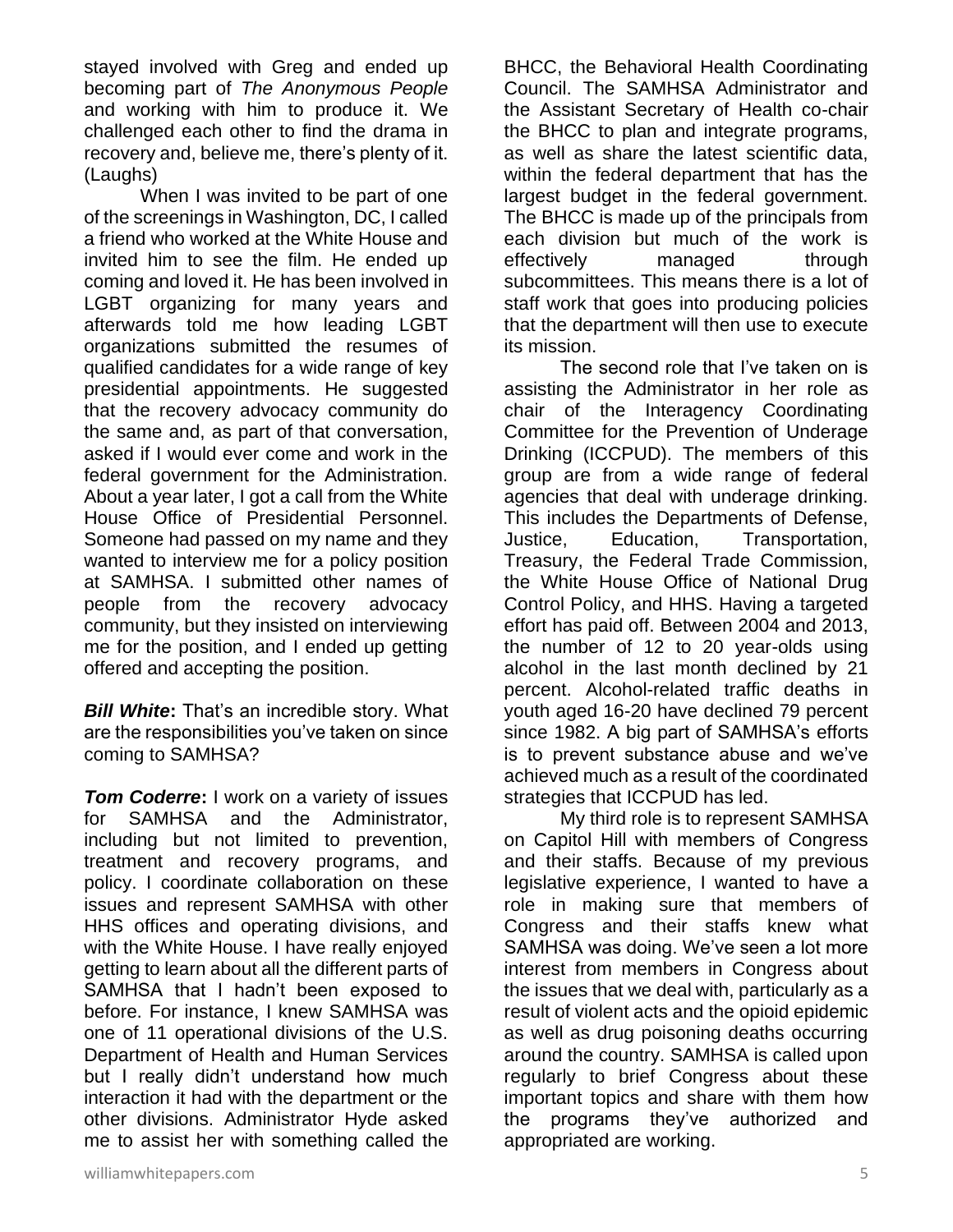I've also taken on a role since Dr. Westley Clark retired to advise the Acting Director at SAMHSA's Center for Substance Abuse Treatment. SAMHSA has six strategic initiatives and one of them is dedicated to Recovery Support. SAMHSA knows that people recovery and has dedicated resources for many years to build a recovery oriented system of care. I am working to find out what opportunities exist to see more wide scale adoption of recovery support, as this is just as important as the investments made in prevention and treatment. I also represent SAMHSA and CSAT around the country in a variety of speaking roles. I just returned from being the SAMHSA host of the Voice Awards event in Los Angeles and have supported many of the recovery rallies and opioid summits in communities around the country.

*(As is noted in the first paragraph… Since our August 2015 interview, Tom has taken the position of SAMHSA Chief of Staff.)*

#### **The New Recovery Advocacy Movement**

*Bill White***:** You've spent a lot of time in local communities working with local recovery community organizations. What are your most vivid memories of the local efforts you've seen in those travels?

*Tom Coderre***:** I've only been observing this for the last decade; you've been doing it a lot longer than me and know a lot more about the history. But, like you, I've been most impressed with the growth of local recovery community organizations. I've been really amazed at how fast things have changed. One of the goals we had at Faces & Voices of Recovery was to have people speaking the same language, such as talking about themselves as people in recovery as opposed to using more pejorative language that contributed to social stigma. It's amazing to see that wherever you go now and throughout social media, you hear people referring to themselves as being in long-term recovery. As a result of the growth and influence of the recovery advocacy movement, the language has shifted. And of course, the film *The Anonymous People* was really helpful in achieving that.

**Bill White:** I know you had the opportunity to work with Greg Williams on that film, which has already become such an iconic movie about recovery and a kind of catalyst for mobilizing recovery communities. What was it like to be part of that film and then see the response to it?

*Tom Coderre***:** Well, I've had these moments in my recovery that I call "pinch me" moments where I have to pinch myself to make sure I'm not dreaming. One of those moments is seeing the impact that *The Anonymous People* has had. Greg went around the country collecting these amazing recovery stories and created this comprehensive film about the recovery movement, which ignited an important conversation in this country about anonymity. It's been pretty special to be part of this historic undertaking and gratifying that over a million people have seen it. The film has had a remarkable effect in spurring the development of and legitimizing local recovery community organizations. Greg was able to tell the story of recovery in words and pictures and through personal stories. When people I know have seen the film, they walk out and say to me, "I get this now, and I didn't get it before. I knew you were in recovery; I knew you used to use drugs and you don't use them anymore, but I didn't really understand what that meant or why I needed to care about it." What the film captured and what needs to happen going forward is to help everyone understand what it means to start and sustain long-term recovery. If there are discriminatory public policies that are preventing folks from doing that because they can't get an education, find a place to live, or get a job, then we need to do something about that. *The Anonymous People* has been a catalyst for coming together to address those issues. The UNITE to Face Addiction rally that's going to be happening on the National Mall on October  $4<sup>th</sup>$  would not be taking place if it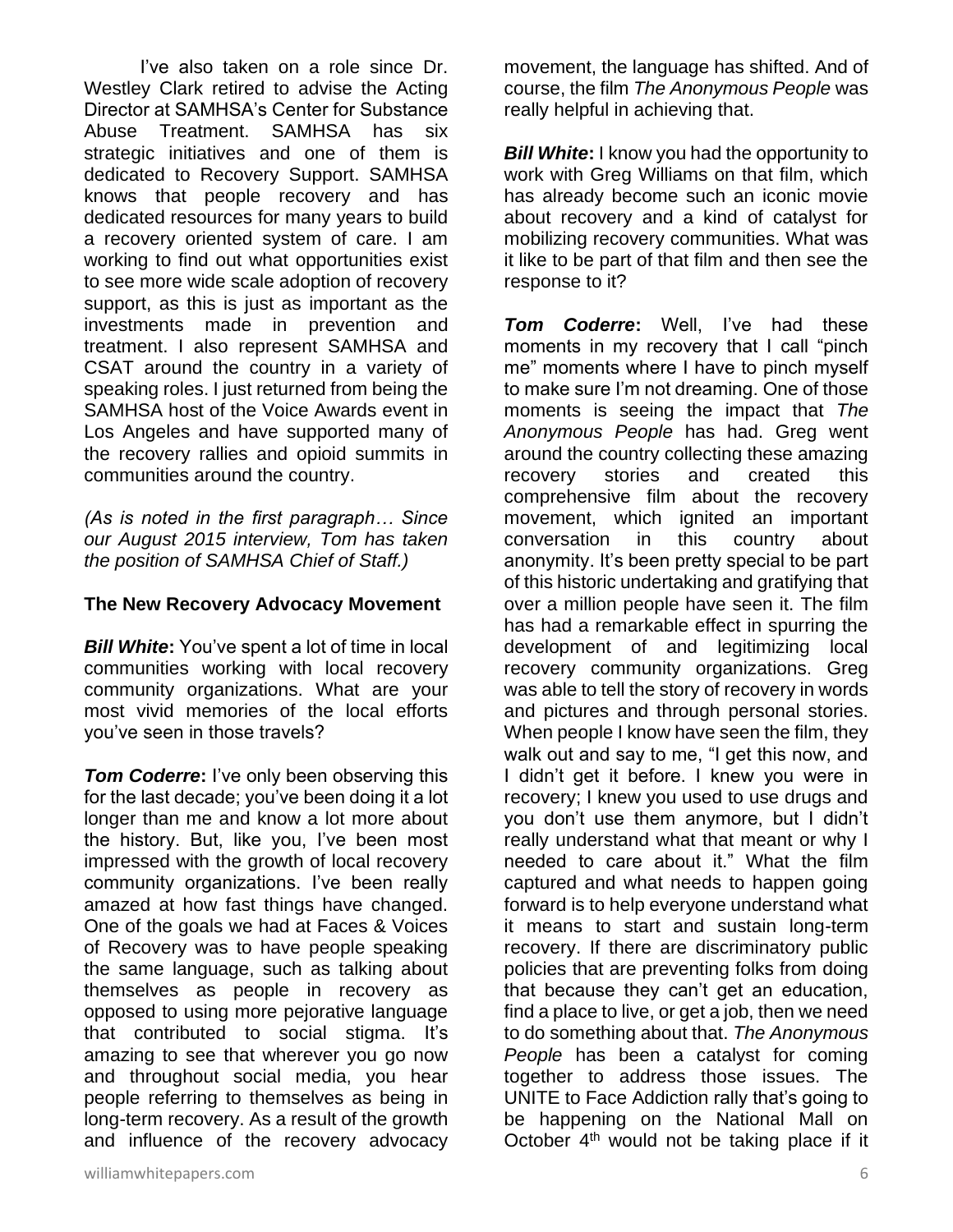weren't for the influence of *The Anonymous People*.

*Bill White***:** One of the goals of the recovery advocacy movement has been to alter public perceptions and stigma attached to addiction recovery. How would you rate our progress to date on this goal?

*Tom Coderre***:** We've made great, great progress, but we have a lot more work to do. *The Anonymous People* contributed to this progress, but to get even more people to understand that addiction is a public health issue and for us to talk about people with substance use disorders as people first and as the disorder second will require a renewed effort. I'm amazed and pleased with this Administration and their commitment to supporting a recovery agenda. They made sure that the Affordable Care Act covered mental health and substance abuse services as an essential health benefit. President Obama is doing something about criminal justice reform; he recently commuted the sentences of 46 people – 14 of them with life sentences—for a drug conviction. (The President has commuted more sentences and this number has increased since the interview took place.) I think that the work the federal government has done through SAMHSA and HHS has also been incredibly important. SAMHSA's Recovery Month activities, for example, have been a huge opportunity to educate people. Last year there were almost 1,000 Recovery Month events around the country and the world and more than 300,000 people attended them. We're seeing a lot of progress, but let's be realistic about this – we still have a long way to go. I think the UNITE to Face Addiction rally will be the next springboard for this work.

*Bill White***:** You have closely observed this advocacy movement over the past decade. How would you describe the current state of the movement in terms of its potential and the challenges that lie ahead?

*Tom Coderre***:** So, one way of thinking about this is to use the popular strategic planning tool known as SWOT analysis: strengths, weaknesses, opportunities, and threats. A major strength is that we have the science with us, confirming addiction is a disease of the brain that needs to be treated. A huge strength is that we now have an organized recovery community speaking out and becoming very active in advocating for the needs of people seeking and in recovery. Continued effective organizing will take these strengths to historically unprecedented levels. As we get more sophisticated, we will be refining strategies and tactics in our grassroots mobilization.

One of our weaknesses is that we don't have the capacity to represent our interests before policy makers and the media. At present, we have just a few people in Washington advocating full-time on our issues. If you look at other sectors, such as the pharmaceutical industry, they have hundreds of people and spend millions of dollars seeking to shape legislation and policy. If you look at health insurance companies, they also have hundreds of people here in DC. How is the addiction recovery community going to influence the big issues we've taken on if we don't expand our advocacy capacity and develop more sophisticated mobilization strategies?

An opportunity that we have is the 23 million Americans in recovery plus family members, friends, and allies. To take advantage of the opportunity, we must do a significant amount of work around the issue of unity. There's still a lot of splintering within the community, whether you're talking prevention, treatment, or recovery. We've all kind of gotten into our own camps, and we're often going after the same resources. And then within each of those camps they are divided. So until we realize that we're all in this together, we can't realize this opportunity. That's why I was happy that the first word in the title of the October rally is UNITE to Face Addiction and that there's such a broad constituency coming together to support it.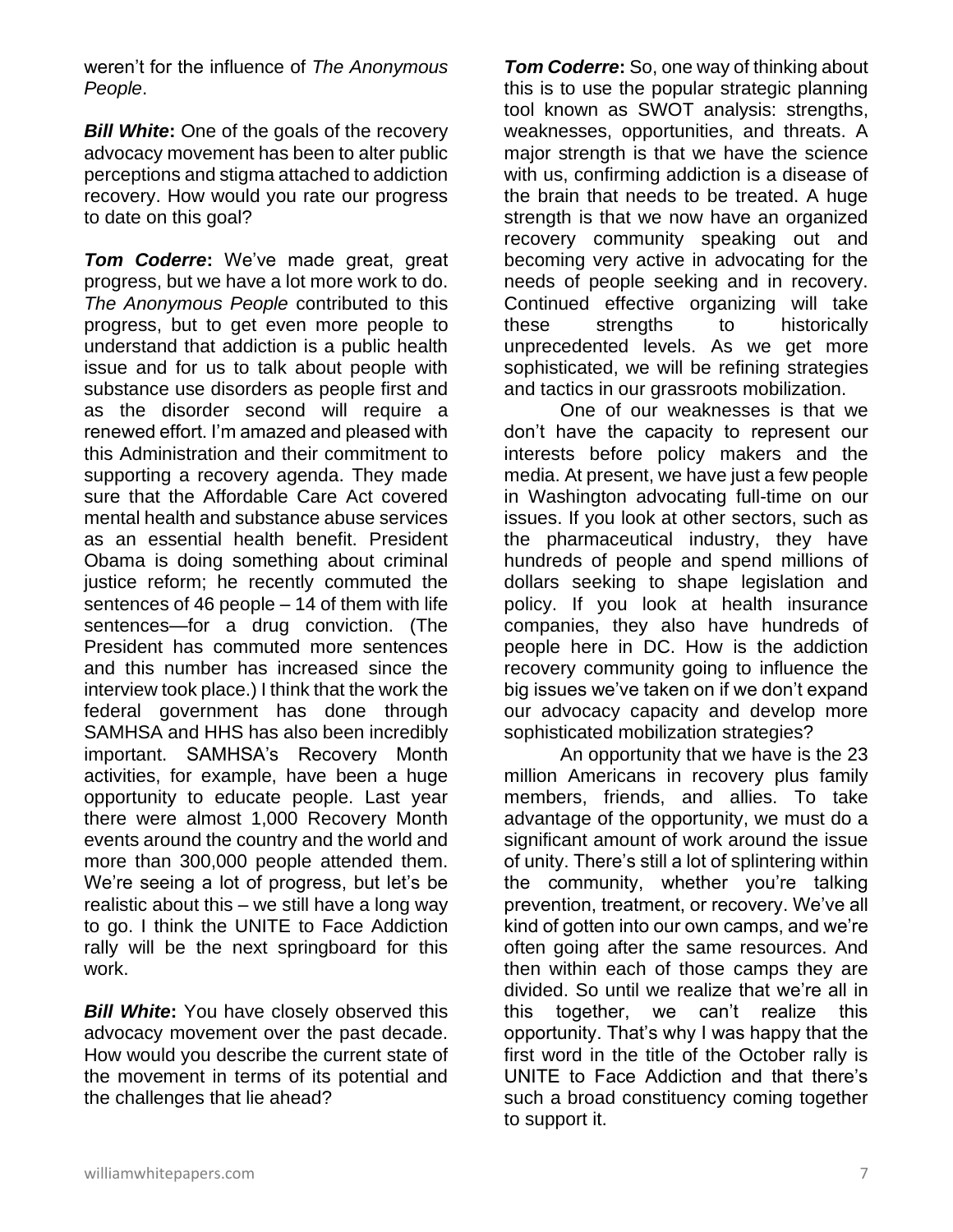And finally, I think there are several things that threaten us. We must not let this moment in time slip through our fingers like has happened at other times in our history. We need to be on the same page in our strategy, messaging, and approach to policymakers in State Houses and Congress. We really have to figure out how to transcend our differences to speak with one voice to the larger culture and forge a collective response to the opioid epidemic. We are losing 120 people a day to drug poisoning, and the vast majority of those deaths are from prescription opioids and heroin. I think a lot of people feel that treatment is the answer to that, but I've frequently stated that we cannot treat our way out of this. Treatment's an important prong, and no one would argue we don't need more treatment. There's a huge treatment gap in this country. I'm all for addressing that gap, but that's only one part of the solution – we also have to go upstream to address this problem.

I like to share the old fable about a village with a river running through it. One day, the villagers see all of these babies floating down the river. Horrified, they jump in the river and pull the babies out one at a time but it seems futile, more and more babies keep coming. A wise old villager sees what is happening and says, "Shouldn't we go upstream and find out where the babies are coming from?" When they do, they find a huge ogre who is throwing the babies into the river. They kill the ogre and there are no more babies floating down the river. I look at the overdose death epidemic in a similar way. If we don't go upstream, if we don't do something about prescribing practices and the sheer volume of pharmaceuticals that are making it into our country and onto our streets, we won't end the needless deaths. And I don't mean to simplify the situation, I know it's complex. We have to attack this in a multi-dimensional, multi-faceted way.

*Bill White:* We've seen the emergence of the recovery community organizations you've talked about, particularly the RCOs, but also recovery community centers,

recovery residences, recovery schools, recovery industries, recovery ministries, and so forth, as well as new recovery support roles. How do you think those will impact addiction treatment and recovery support in the United States?

*Tom Coderre***:** Bill, I think they'll impact them in a very positive way. Part of the treatment gap I referenced earlier is the limited capacity and quality of the current system of care. We frequently throw good money after bad. People cycle through detox and treatment over and over again because they aren't receiving a full range of peer and other recovery support services during and following treatment. These new recovery support institutions springing up around the country are important additions to the continuum of care. Now the question is, "Are we going to fund them, and if so, how?" If we truly embrace recovery-oriented systems of care with a full range of prevention, treatment, and recovery support services, then we have to provide support for all of these elements. Today, most peer and other recovery support services are not part of the funded addiction treatment system. Instead, they are supported by other funding and by volunteers. It's hard to assure quality and sustainability under those conditions. We need to build reimbursement and funding for these services into our health and social services programming. I think that the work that Faces &Voices is doing around CAPRSS (Council on Accreditation of Peer Recovery Support Services) and the move toward certification of recovery coaches are very important steps in assuring quality of recovery support services, opening up new opportunities for reimbursement.

### **Personal Reflections**

*Bill White***:** At a personal level, what have been some of the biggest challenges you've faced as a recovery advocate?

*Tom Coderre:* Wow, that's a tough one. I think one the biggest challenges we all face as advocates is figuring out what to ask for.